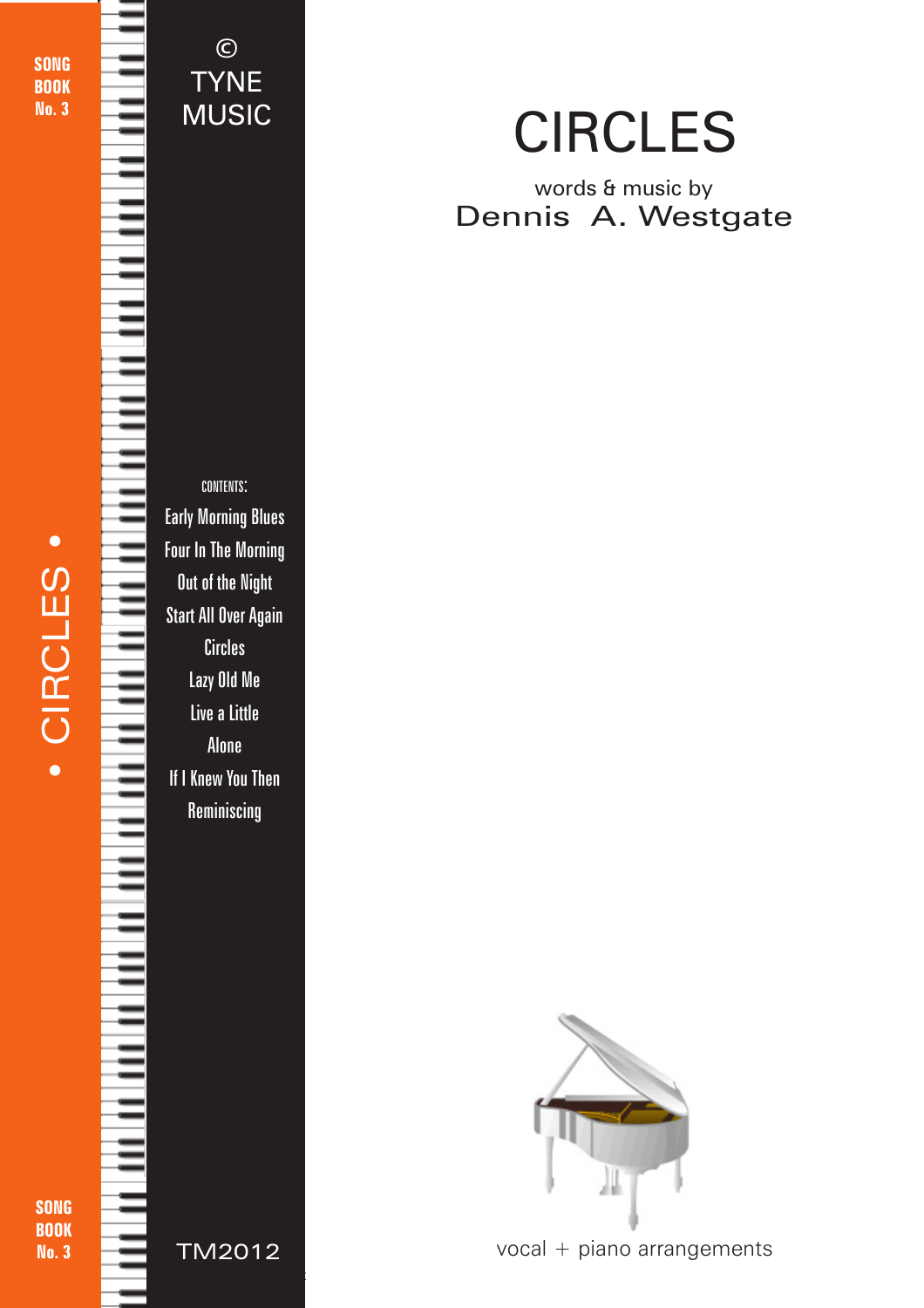

CIRCLES

#### Words & Music by DENNIS A. WESTGATE

In this, my third selection of songs, it wasn't difficult to choose this particular title, as you will notice that most of the contents 'revolve' around times past and present, mostly based on my own life experiences I might add.

We all eventually reach an age where we spend as much time in recollection as we do in contemplation and I am well able to draw on quite a few decades to illustrate this.

I'm sure there will be many shadows of a sad smile on certain lips, when you read some of my lyrics.

D. A. Westgate



**© 2018 TYNE MUSIC** All rights reserved

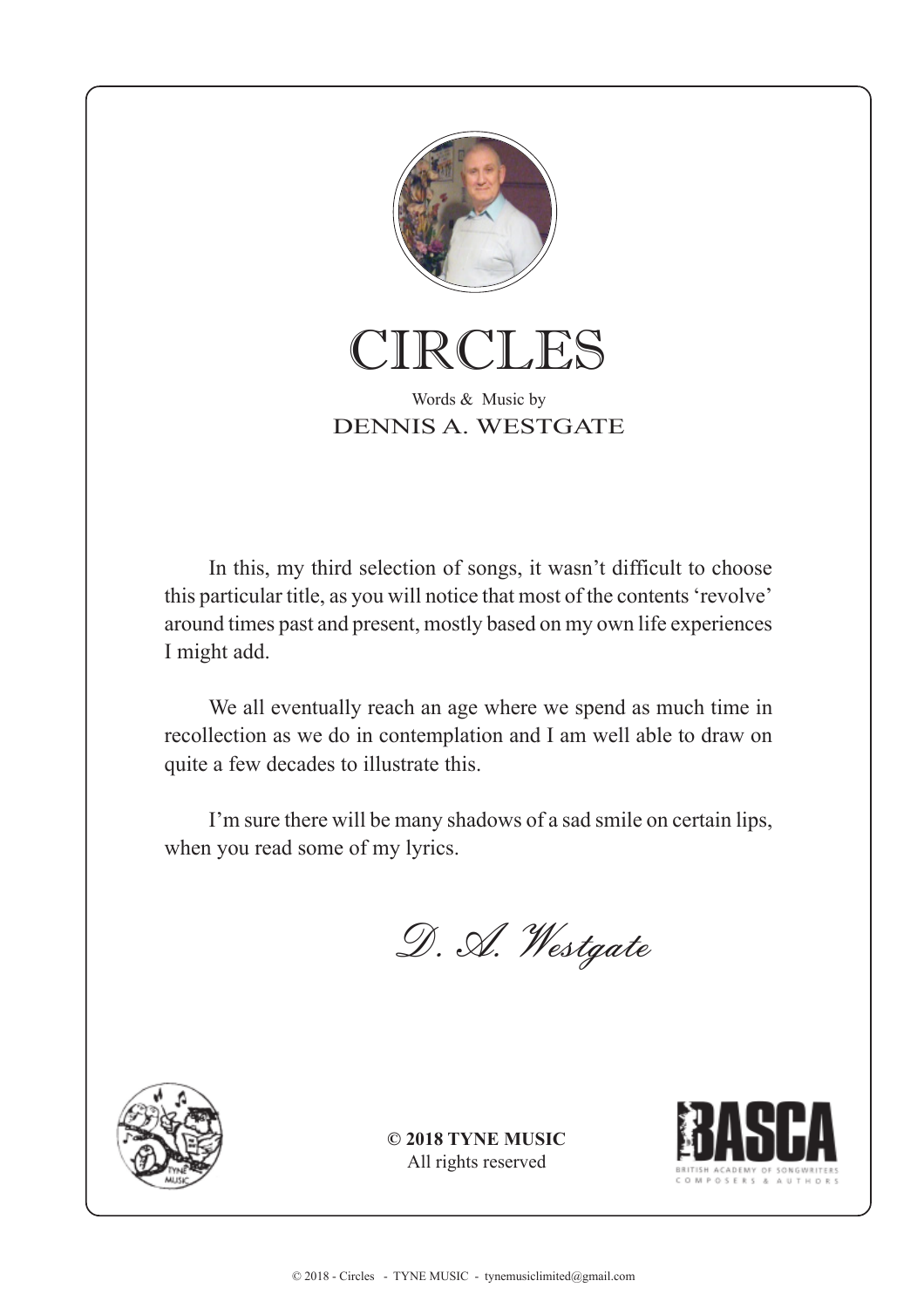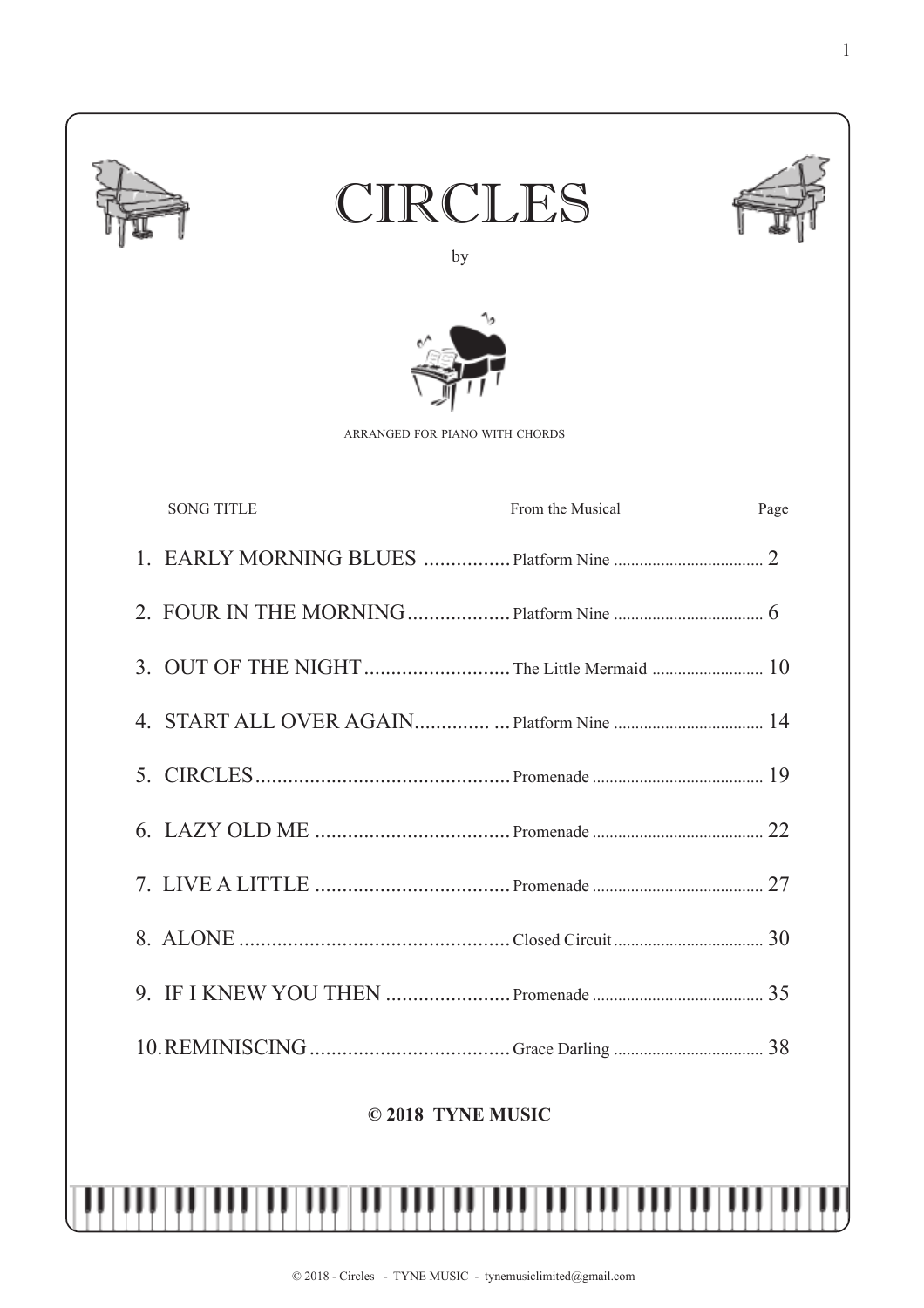### CIRCLES

## THOSE EARLY MORNING BLUES

Can't face the morning Don't wanna leave my bed Can't stop this yawning Just wanna rest my head A new day is dawning Feel like a hunk o' lead

#### **(chorus)**

**I've got the blues The early morning blues That will not go away Why she walked out on me She would not say Without my honey love Can't face another day I've got the blues, those morning blues**

*It's so annoying when you are feeling low A baby's crying, turn off that radio All gloom and depression, don't really wanna know (optional verse)*

#### **(chorus)**

I've waited all night To meet that friend of mine We had a quarrel But now I'm sure it's fine Miss her so badly It's been a long long time

**(chorus)**

**Those early morning blues**

*One of the 18 musical numbers from 'PLATFORM NINE'*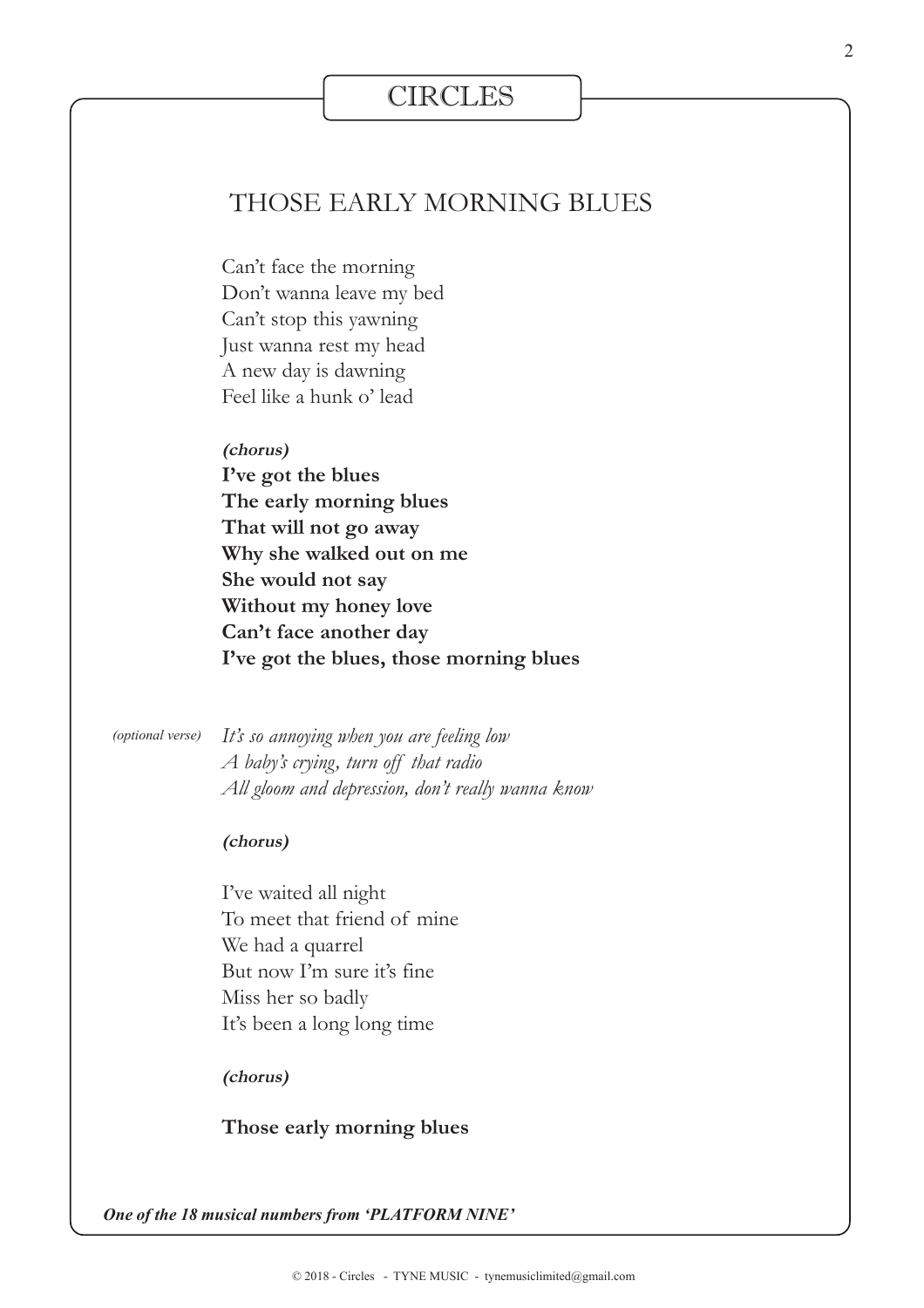# **Those Early Morning Blues**



 <sup>© 2018 -</sup> Circles - TYNE MUSIC - tynemusiclimited@gmail.com